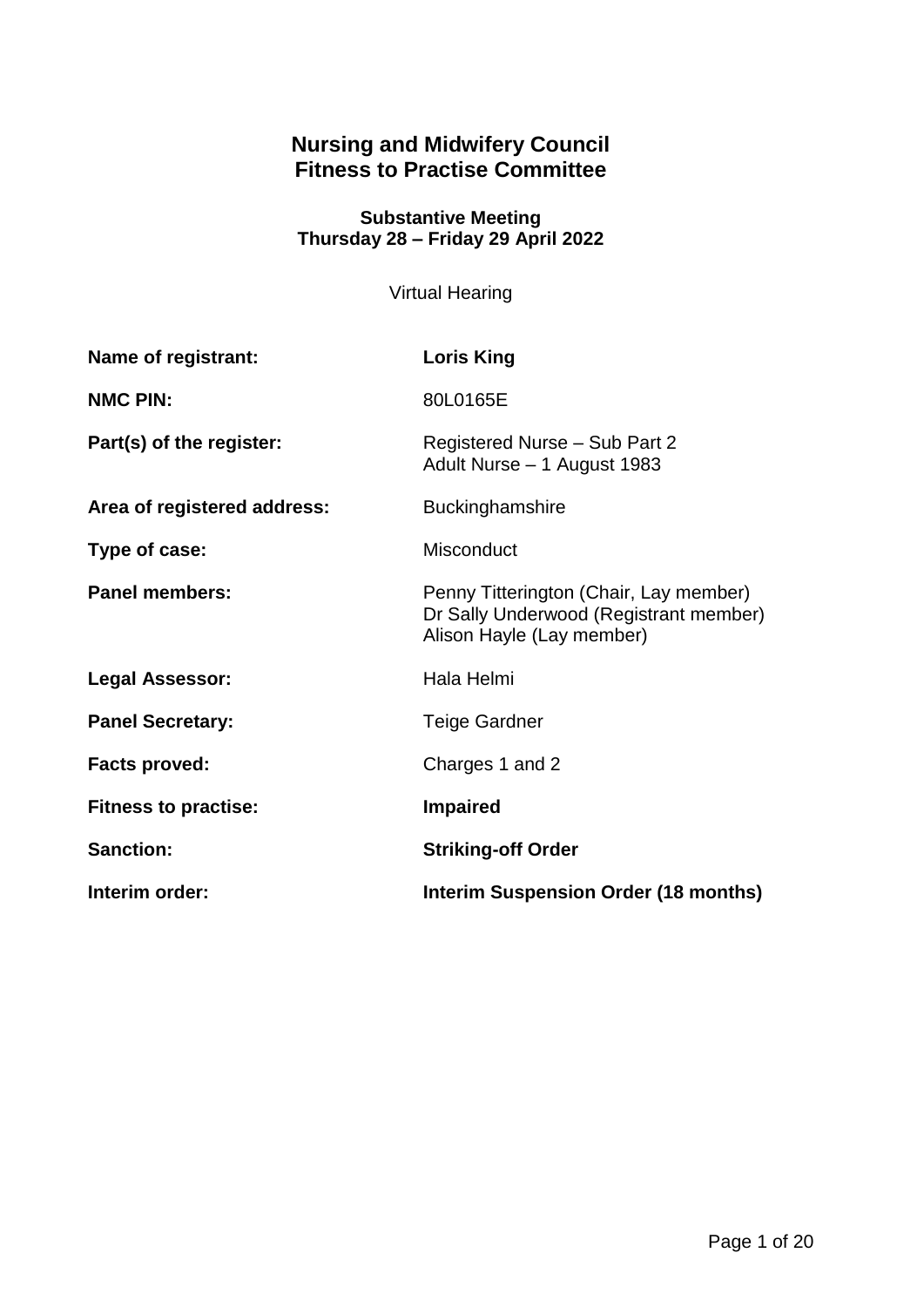## **Decision and reasons on service of Notice of Meeting**

The panel was informed at the start of this meeting that Mrs King was not in attendance and that the Notice of Meeting had been sent to Mrs King's registered email address on 15 March 2022.

The panel took into account that the Notice of Meeting provided details of the allegation, the time, dates and nature of the meeting.

The panel noted that the notice set out that Mrs King had been asked if she would like to have a hearing or a meeting, and that she had not responded, and therefore the notice recorded a panel's decision that this case proceed as a meeting.

The panel accepted the advice of the legal assessor.

In the light of all of the information available, the panel was satisfied that Mrs King has been served with notice of this meeting in accordance with the requirements of Rules 11A and 34 of the 'Nursing and Midwifery Council (Fitness to Practise) Rules 2004', as amended (the Rules).

## **Details of charge**

*"That you, a registered nurse whilst employed at a Band 6 Sister at Milton Keynes University Hospital NHS Foundation Trust (the 'Trust'):*

1. Accepted sick pay from the Trust while working agency shifts through *ID*

*Medical on one or more of the dates set out at Schedule A.*

*2. Your actions in charge 1 were dishonest in that you worked as an agency nurse through ID Medical when you had represented to the Trust that you were not fit to work as a nurse.*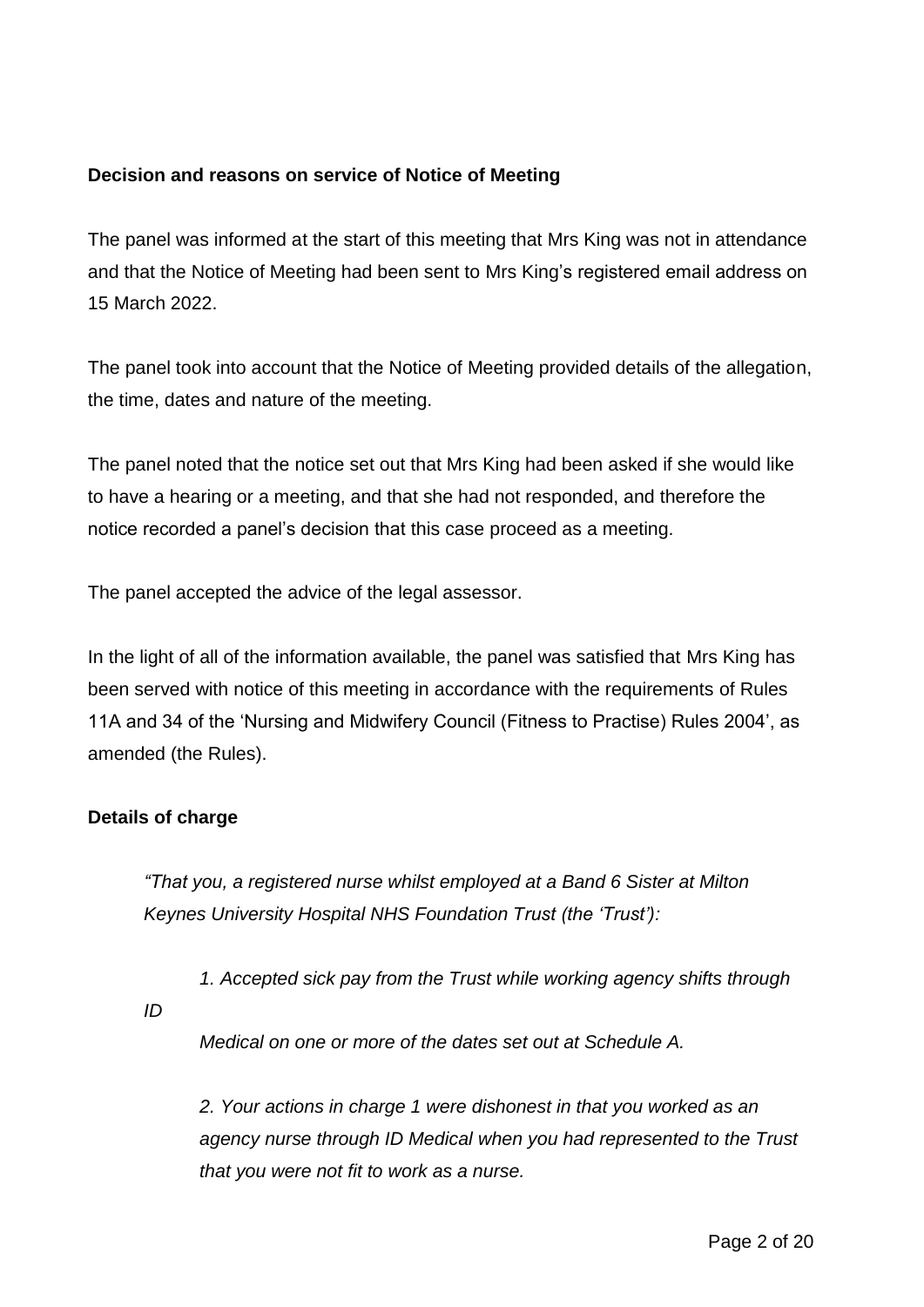*AND in light of the above, your fitness to practise is impaired by reason of your misconduct."*

### **Schedule A**

1) 26 April 2018 2) 28 April 2018 3) 6 May 2018 4) 7 May 2018 5) 13 May 2018 6) 26 May 2018 7) 28 May 2018 8) 1 June 2018 9) 2 June 2018 10) 17 June 2018 11) 24 June 2018 12) 25 June 2018 13) 29 June 2018 14) 12 July 2018 15) 13 July 2018 16) 14 July 2018 17) 23 July 2018 18) 24 July 2018 19) 25 July 2018 20) 26 July 2018 21) 29 July 2018 22) 1 August 2018 23) 2 August 2018 24) 3 August 2018 25) 4 August 2018 26) 8 August 2018 27) 10 August 2018 28) 11 August 2018 29) 16 August 2018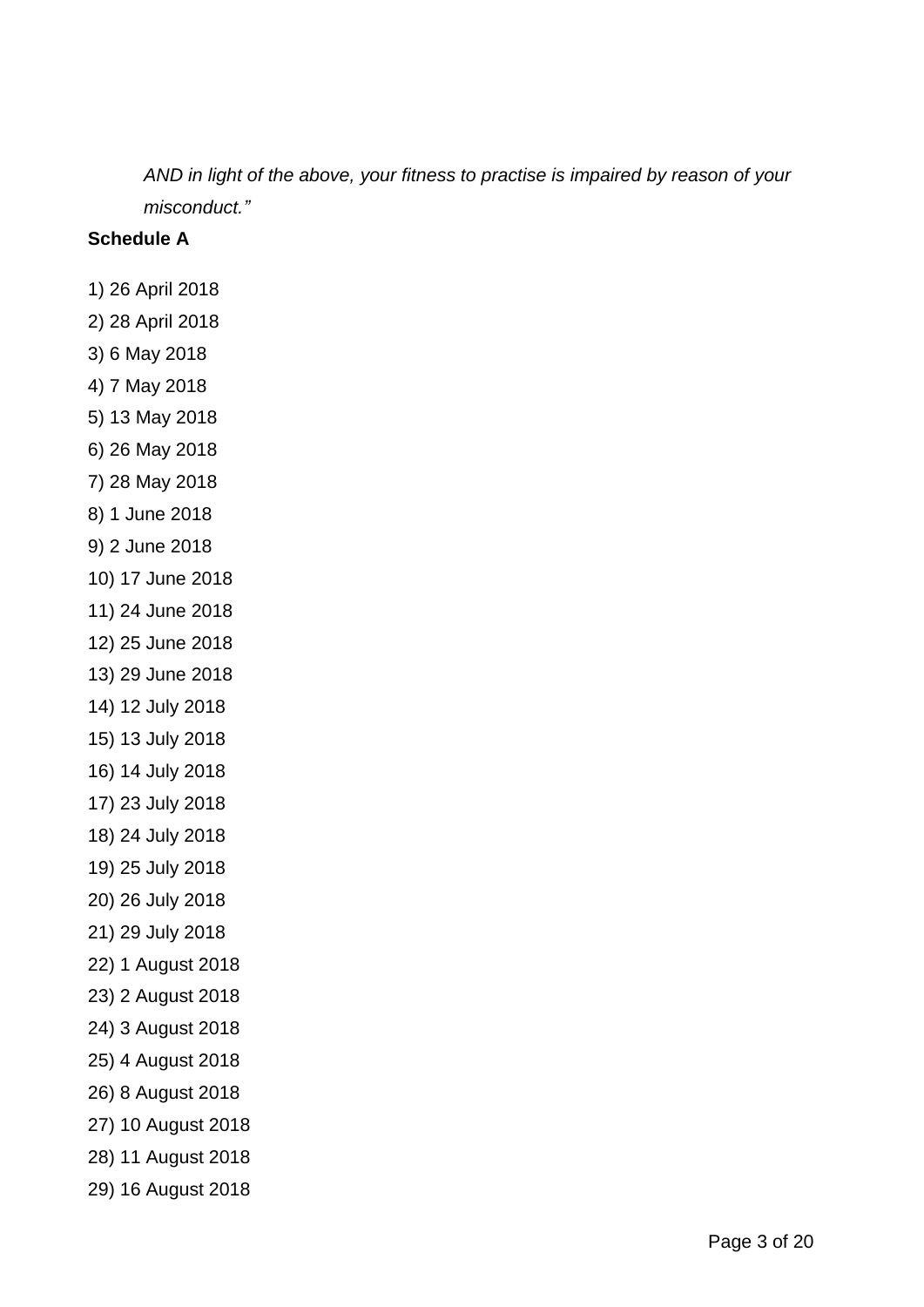- 30) 18 August 2018
- 31) 19 August 2018
- 32) 31 August 2018
- 33) 1 September 2018
- 34) 2 September 2018
- 35) 3 September 2018
- 36) 6 September 2018
- 37) 20 September 2018
- 38) 21 September 2018
- 39) 23 September 2018
- 40) 29 September 2018
- 41) 30 September 2018
- 42) 12 October 2018
- 43) 13 October 2018
- 44) 15 October 2018
- 45) 16 October 2018
- 46) 17 October 2018
- 47) 18 October 2018
- 48) 31 October 2018
- 49) 1 November 2018
- 50) 3 November 2018
- 51) 5 November 2018
- 52) 6 November 2018

### **Decision and reasons on facts**

In reaching its decisions on the disputed facts, the panel took into account all the documentary evidence in this case together with the representations made by the NMC.

The panel was aware that the burden of proof rests on the NMC, and that the standard of proof is the civil standard, namely the balance of probabilities. This means that a fact will be proved if a panel is satisfied that it is more likely than not that the incident occurred as alleged.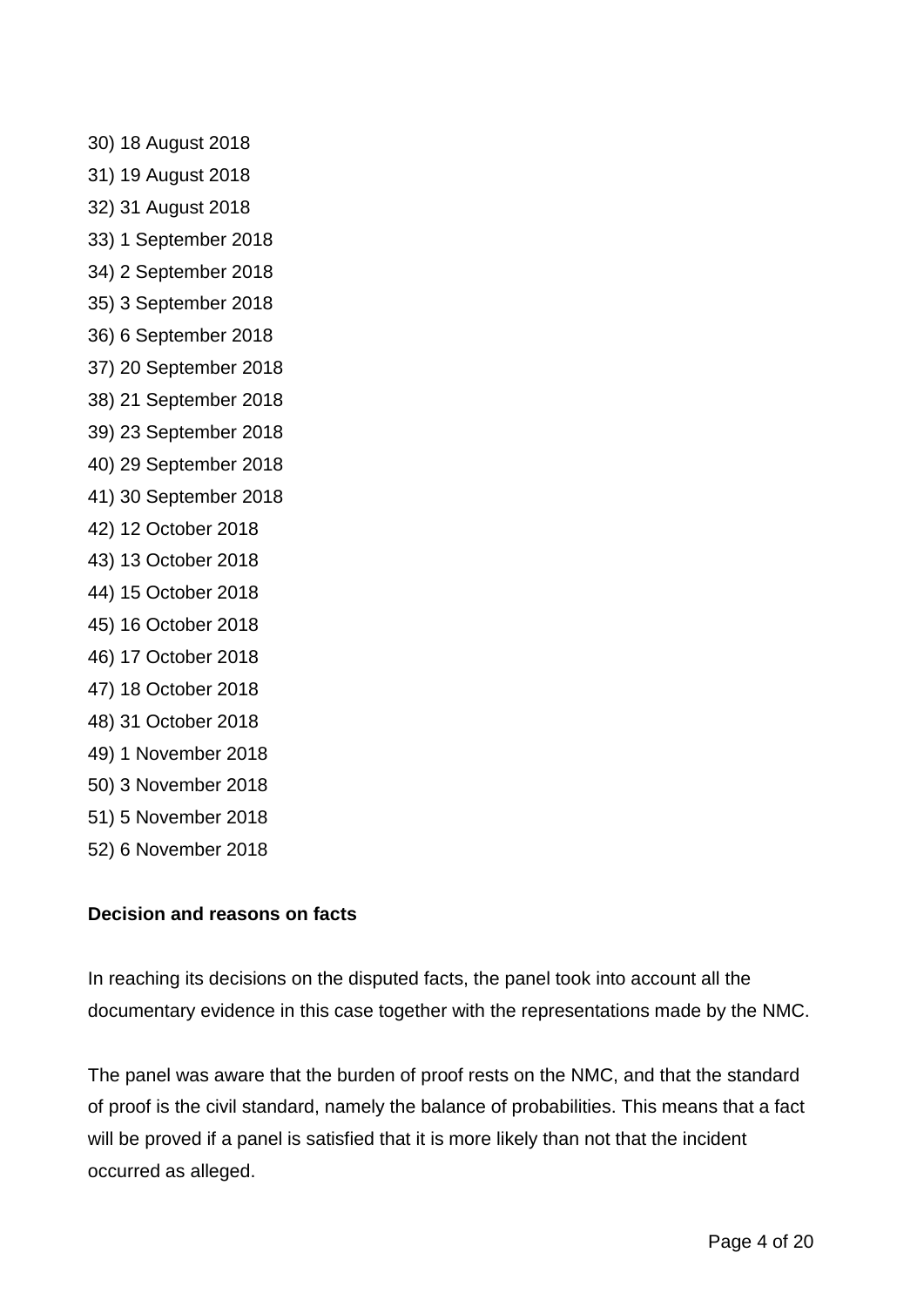The panel had regard to the written statements and documentary evidence of the following witnesses on behalf of the NMC:

| $\bullet$ | Witness 1: | Neonatal Lead Nurse at the Trust, |
|-----------|------------|-----------------------------------|
|           |            | and Mrs King's Line Manager       |
| $\bullet$ | Witness 2: | Governance Manager at ID          |
|           |            | Medical Agency                    |
|           | Witness 3: | Head of Midwifery and Paediatrics |
|           |            | at the Trust                      |

### **Background**

The NMC received a referral about Mrs King's fitness to practise on 7 January 2019, from the Director of Patient Care/Chief Nurse at Milton Keynes University Hospital NHS Foundation Trust ('the Trust'). At the time of the concern raised in the referral, Mrs King was working as a Band 6 Sister at Milton Keynes University Hospital ("the Hospital").

Mrs King was first entered onto the NMC's register in 1980. Mrs King commenced employment at the Trust as a Band 6 Sister on the Neonatal Unit ('NNU') in July 2015. Mrs King's shifts on the NNU were 11.5 hour shifts. [PRIVATE]

On 20 November 2018 the Head of Midwifery at the Hospital for the Trust and the Head of Midwifery and Head of Nursing for Paediatrics at Bedford Hospital ('Bedford') were discussing an incident regarding an agency member of staff who was working at Bedford. It was discovered that this member of staff was Mrs King and that she had been completing agency nurse shifts at Bedford since 26 April 2018 [PRIVATE]

[PRIVATE] Mrs King had completed 52 agency shifts for ID Medical at Bedford and it is alleged her actions were carried out dishonestly. Mrs King was immediately stopped from completing agency shifts at Bedford whilst an investigation was commenced. Mrs King resigned from the Trust and left on 9 March 2019, following an internal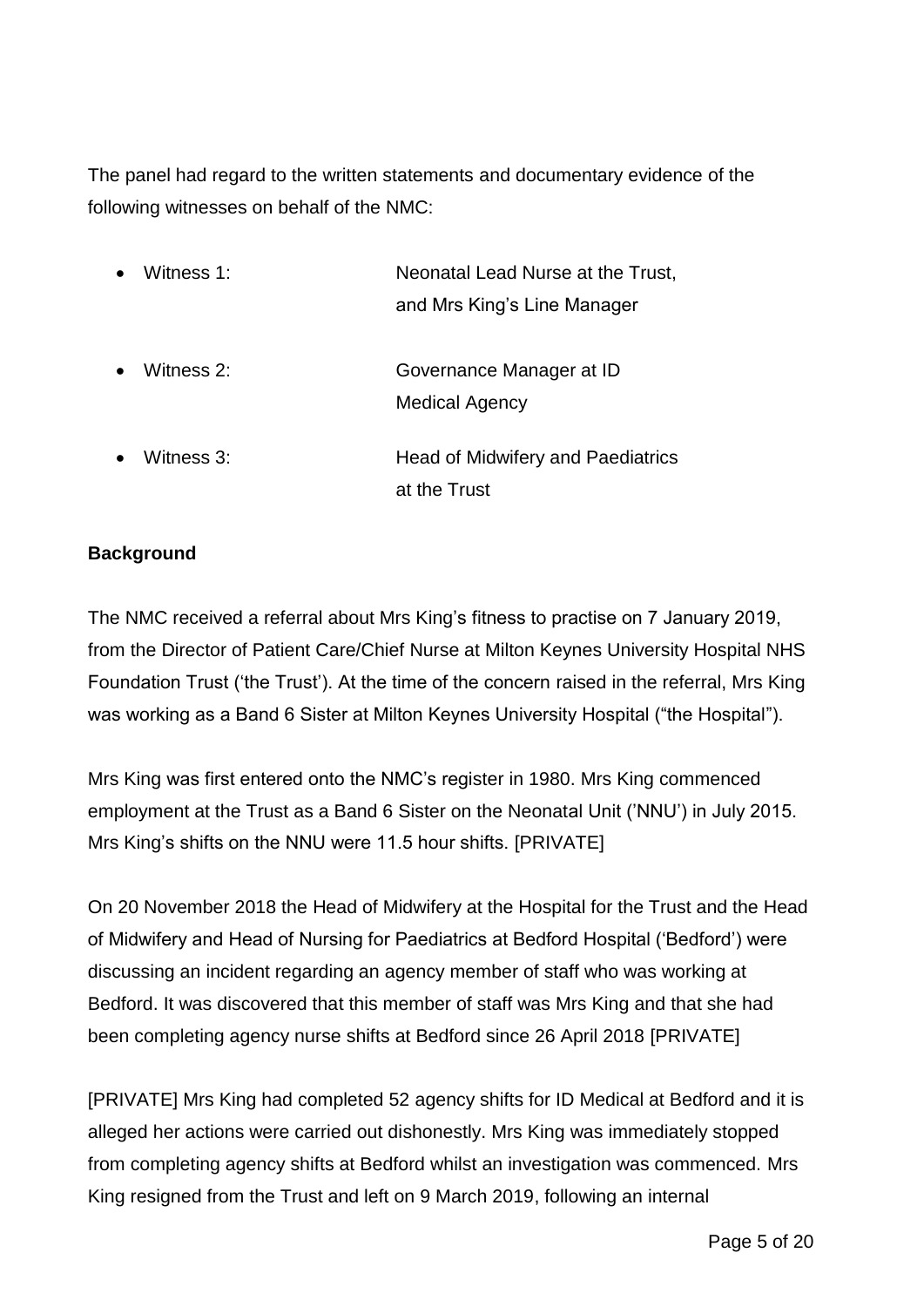investigation at the Trust led by Witness 1 where Mrs King attended with a Royal College of Nursing (RCN) representative.

It is understood by the NMC that Mrs King has not worked as a registered nurse in the U.K. since the alleged incidents and has returned to Jamaica due to personal circumstances.

Before making any findings on the facts, the panel heard and accepted the advice of the legal assessor. It considered the documentary evidence provided by the NMC.

The panel then considered each of the disputed charges and made the following findings.

### **Charge 1**

*"That you, a registered nurse whilst employed at a Band 6 Sister at Milton Keynes University Hospital NHS Foundation Trust (the 'Trust'):*

1. Accepted sick pay from the Trust while working agency shifts through *ID*

*Medical on one or more of the dates set out at Schedule A."*

## **This charge is found proved.**

In reaching this decision, the panel took into account the evidence provided by the NMC, including documentary evidence from the National Health Service (NHS), Bedford and the internal investigation carried out by the Trust. It also had regard to the written evidence from Witnesses 1 and 2, including attached work shift time table, time slips signed by Mrs King for ID Medical Agency [PRIVATE]

The panel noted that some of the NMC evidence refers to a *'Loris King'* and some to a *'Loris Douglas'*. The panel noted that, on the NMC's systems, Ms Douglas is recorded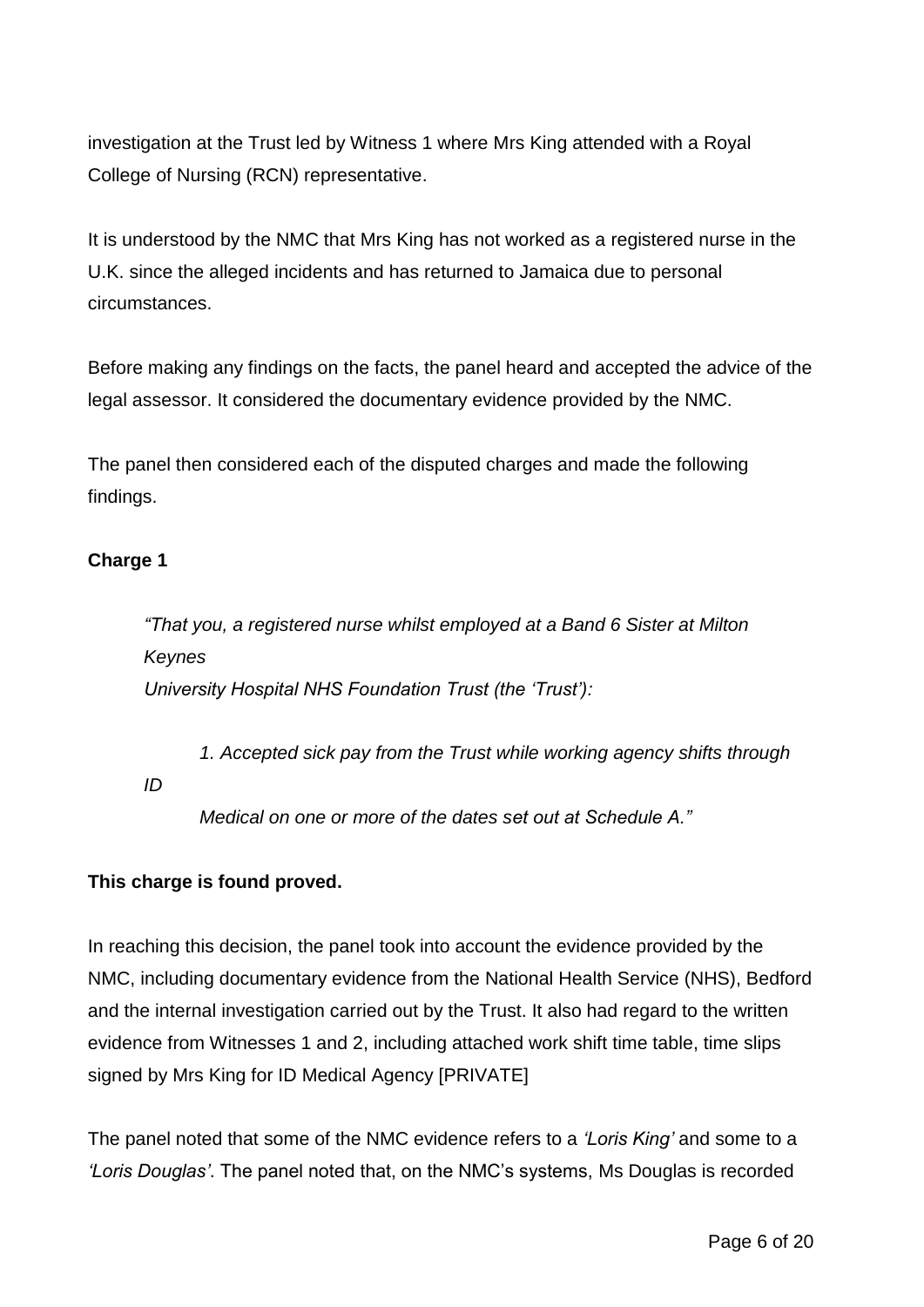as Mrs King's maiden name, and this name changed in around 2002. Furthermore, the panel noted that Mrs King sent an email to the NMC, dated 18 June 2019, in which she signs off as:

*"Loris Douglas (was King)."*

In light of this, the panel was satisfied that Mrs King and Ms Douglas are the same person.

Following on from this, the panel then considered the documentary evidence related directly to this charge. [PRIVATE]

[PRIVATE] It noted that, on 26 April 2018, Mrs King worked a shift at Bedford as an agency nurse for ID Medical. This is supported by Witness 2's written statement, in which states:

# *[PRIVATE]*

The panel then took into consideration the payslips Mrs King received from the Trust and the time sheets from Bedford. It noted that Mrs King's (or Ms Douglas') name was on all of these payslips. The panel noted that these payslips date between 26 April 2018 and 6 November 2018. Further, the panel noted that Mrs King herself filled out the timesheets required to be paid at Bedford, and signed them at the bottom.

The panel noted that there were two entries that did not accord with Schedule A. The timesheet records days worked on the 1 and 2 of August 2018. They noted that Mrs King has signed the timesheet and dated it the 3 of August 2018, when this predates the latest date worked recorded on the timesheet. The panel noted that this document has been countersigned on 3 September 2018 which the panel found to be the correct date. The panel found the dates marked 1 and 2 of August 2018 are therefore actually recordings of 1 and 2 September 2018. The panel thus found that the dates on the payslips and the time sheets correlated with all the dates in Schedule A.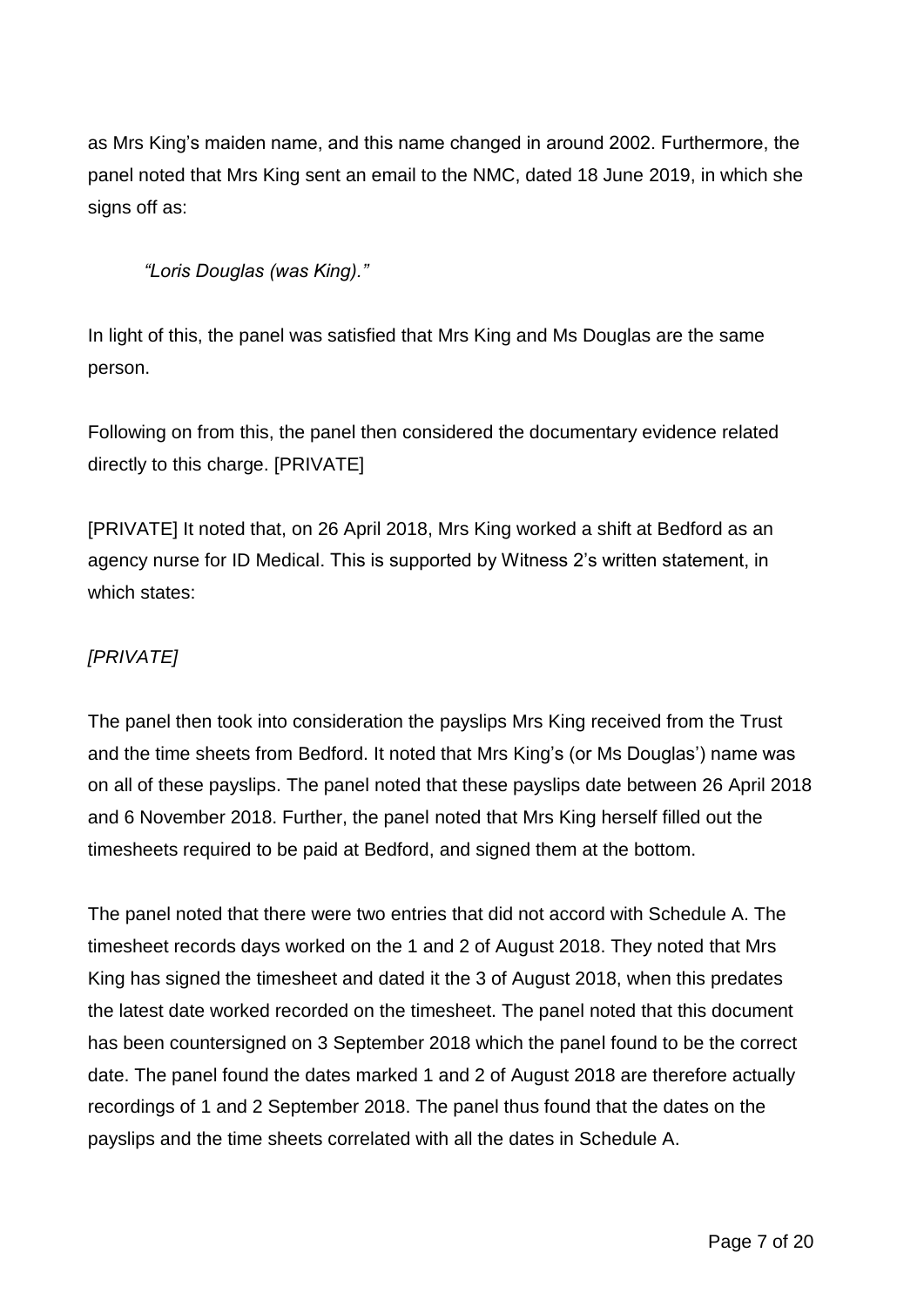The panel then considered the internal investigation transcripts, dated 4 April 2019. It noted that, when questioned about receiving sick pay from the Trust whilst simultaneously working as an agency nurse at Bedford, Mrs King is recorded as admitting to doing this. In the internal investigation report, it states:

*"Loris stated that she had worked approximately 20 shifts at another Trust whilst being absent from work due to sickness"*

The panel, in light of the above, was satisfied that on the balance of probabilities, Mrs King did work agency shifts at Bedford on the dates outlined in Schedule A whilst simultaneously receiving sick pay from the Trust.

## **Charge 2)**

*"That you, a registered nurse whilst employed at a Band 6 Sister at Milton Keynes University Hospital NHS Foundation Trust (the 'Trust'):*

*2. Your actions in charge 1 were dishonest in that you worked as an agency nurse through ID Medical when you had represented to the Trust that you were not fit to work as a nurse."*

## **This charge is found proved.**

*…*

In reaching this decision, the panel took into account the evidence in respect of charge 1.

The panel also took into consideration *Ivey v Genting Casinos* [2017] UKSC 67, which sets out the test for dishonesty. Firstly, the panel is required to take into account the individual's subjective knowledge or belief as to the facts and secondly whether the individual's conduct was honest or dishonest by applying the objective standards of ordinary, decent people.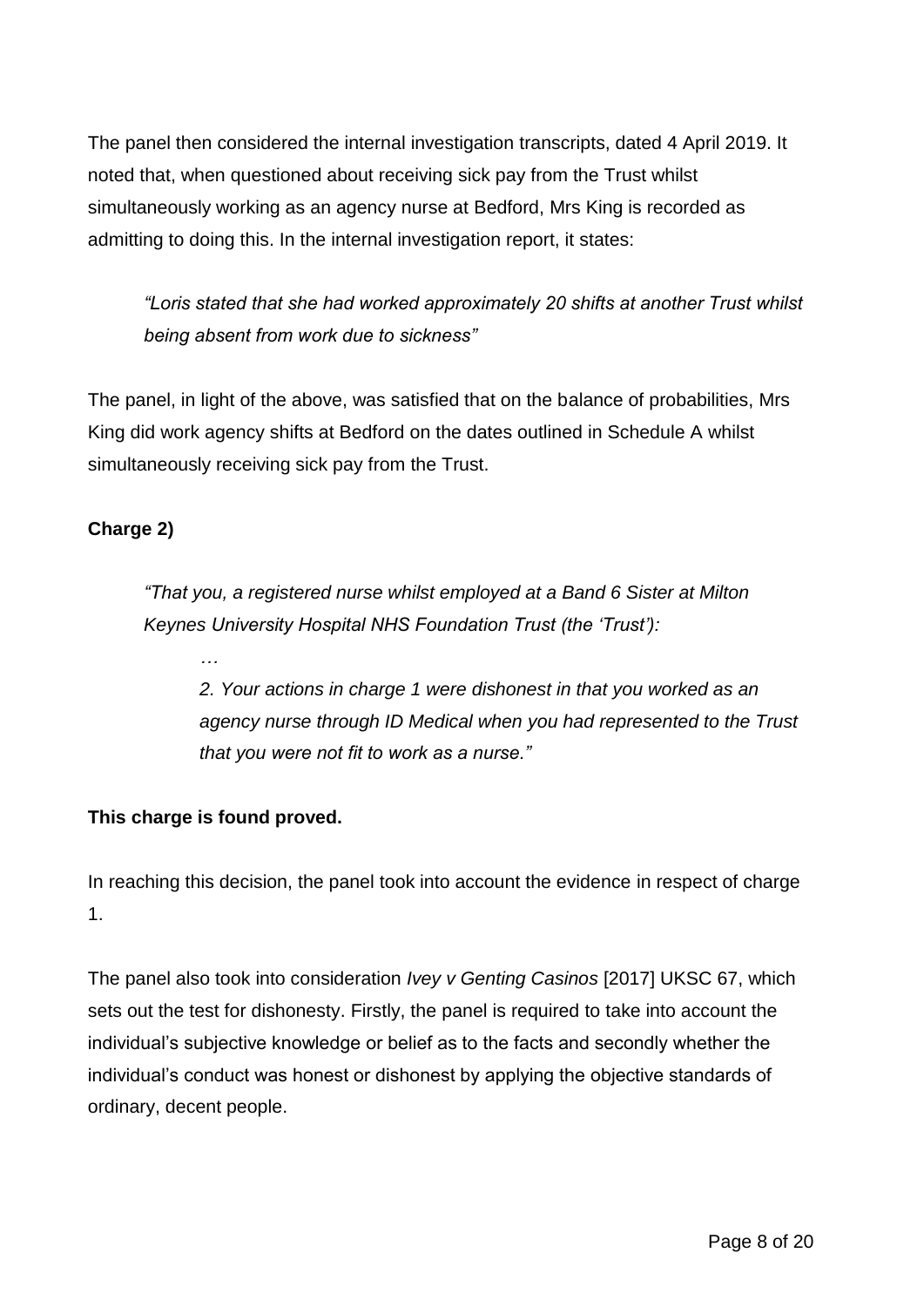[PRIVATE] The panel was of the view that Mrs King had ample opportunity and time to inform the Trust that she was working as an agency nurse whilst on sick leave, but did not do so, nor did she take the opportunity to discuss a possible lighter workload in the Trust should Mrs King have felt able to begin her return to work. Further, Witness 1, in her written witness statement, said that:

# *[PRIVATE]*

The panel was of the view that Mrs King intentionally attempted to conceal the extent of her ability to work, [PRIVATE] when in fact she was successfully working as an agency nurse at Bedford.

The panel noted that, during the Trust's internal investigation, Mrs King was asked:

*"Are you aware that you are not permitted to undertake work elsewhere whilst on sick leave, as stated in the policy?"*

To which, Mrs King responded *"yes".* When questioned further about Mrs King's reasoning for doing this, she said *"I wasn't thinking."*

Mrs King, in her witness statement that she prepared for the Trust's internal investigation, stated that:

# *[PRIVATE]*

[PRIVATE] Mrs King was clearly untruthful when stating that it was impossible to work for the first two months. The panel took this into account when deciding upon Mrs King's state of mind whilst she was working the agency shifts and simultaneously receiving sick pay from the Trust.

[PRIVATE] However, considering the circumstances set out above, the panel found that Mrs King must have understood that she was not able to work elsewhere whilst on sick leave without having to have knowledge about the contents of the policy. The panel was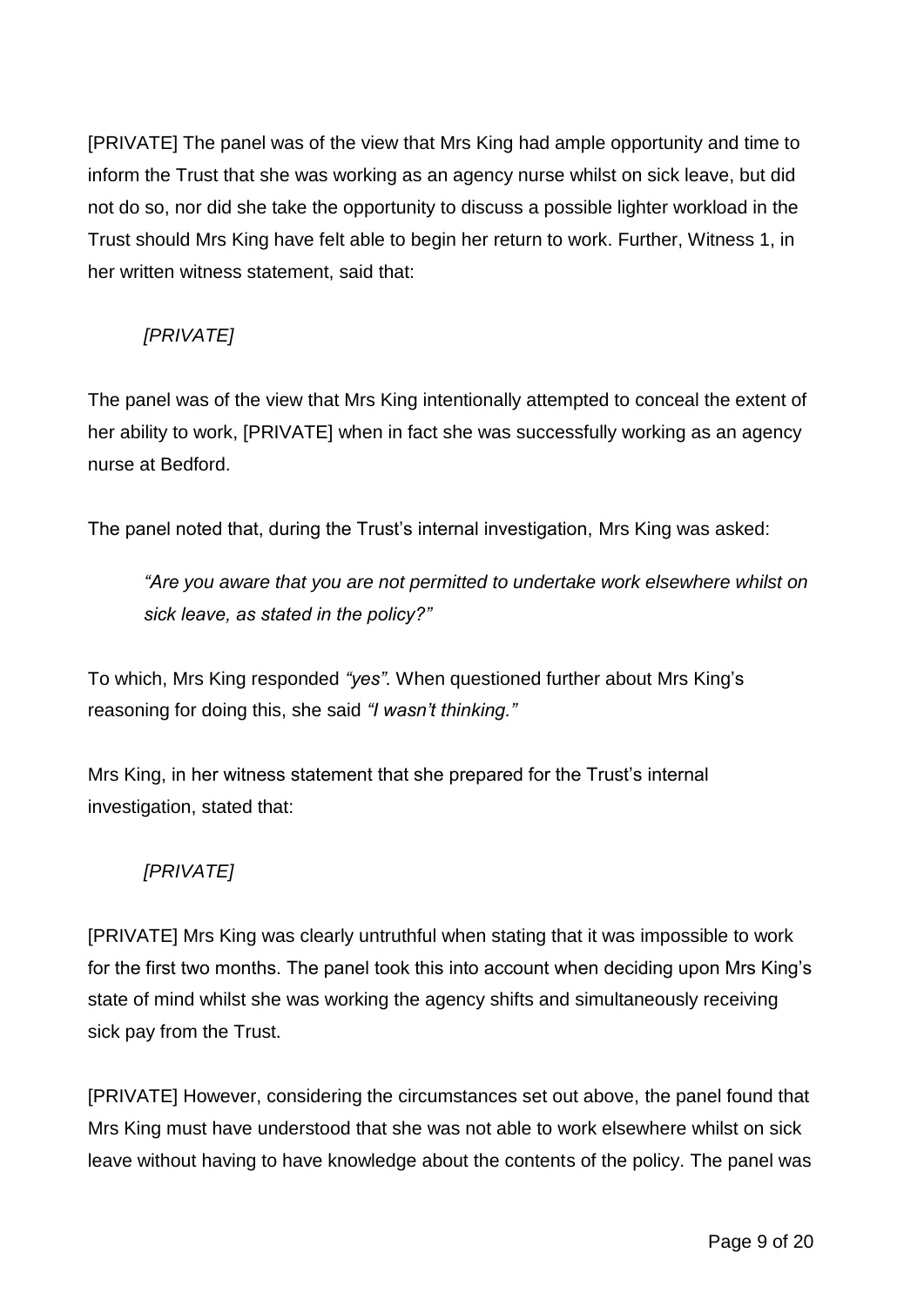of the view that Mrs King knew that what she was doing was wrong and she was doing it for financial gain.

The panel then considered how ordinary, decent people would view this behaviour and decided that they would view Mrs King's motivations, as set out above, including her desire to conceal the situation from the Trust, as dishonest.

The panel therefore determined that, in light of the above and on the balance of probabilities, Mrs King's actions in charge 1 were dishonest.

#### **Fitness to practise**

Having reached its determination on the facts of this case, the panel then moved on to consider, whether the facts found proved amount to misconduct and, if so, whether Mrs King's fitness to practise is currently impaired. There is no statutory definition of fitness to practise. However, the NMC has defined fitness to practise as a registrant's suitability to remain on the register unrestricted.

The panel, in reaching its decision, has recognised its statutory duty to protect the public and maintain public confidence in the profession. Further, it bore in mind that there is no burden or standard of proof at this stage and it has therefore exercised its own professional judgement.

The panel adopted a two-stage process in its consideration. First, the panel must determine whether the facts found proved amount to misconduct. Secondly, only if the facts found proved amount to misconduct, the panel must decide whether, in all the circumstances, Mrs King's fitness to practise is currently impaired as a result of that misconduct.

#### **Representations on misconduct and impairment**

In coming to its decision, the panel had regard to the case of *Roylance v GMC (No. 2)*  [2000] 1 AC 311 which defines misconduct as a 'word of general effect, involving some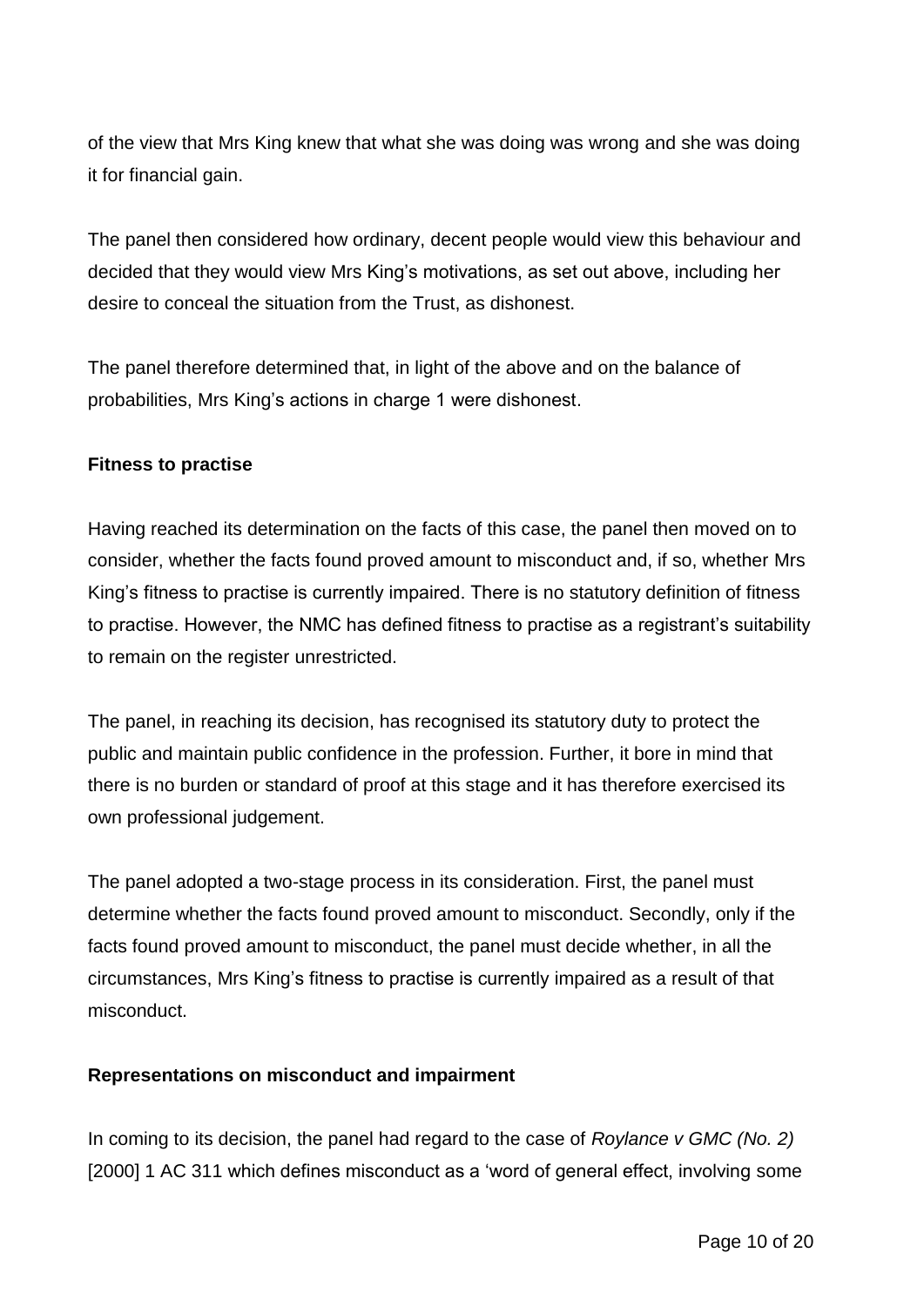act or omission which falls short of what would be proper in the circumstances' and which must be serious.

The NMC invited the panel to take the view that the facts found proved amount to misconduct. The panel had regard to the terms of 'The Code: Professional standards of practice and behaviour for nurses and midwives 2015' ("the Code") in making its decision.

The NMC identified the specific, relevant standards where Mrs King's actions amounted to misconduct. In its written submissions, the NMC stated that it considered the misconduct in this case to be serious. The NMC submitted that undertaking a clinical role whilst being certified as unfit to work puts patients at an unwarranted risk of harm, however accepted that no actual harm is alleged to have taken place in this case.

The NMC submitted that the associated dishonesty is linked to Mrs King's clinical practice in that by not being candid about her health condition with Bedford, they were not in a position to accurately assess her risk to patients. Furthermore, the NMC submitted that knowingly receiving sick pay from the Trust when Mrs King was working as an agency nurse at Bedford is dishonest and falls below the standards expected of a registered nurse.

The NMC requires the panel to bear in mind its overarching objective to protect the public and the wider public interest. This included the need to declare and maintain proper standards and maintain public confidence in the profession and in the NMC as a regulatory body. The panel has referred to the cases of *Council for Healthcare Regulatory Excellence v (1) Nursing and Midwifery Council (2) Grant [2011] EWHC 927* (Admin).

The NMC invited the panel to find Mrs King's fitness to practise impaired on the grounds that Mrs King has not provided any evidence of insight or remediation. The NMC submitted that there is no evidence that Mrs King has worked since these incidents occurred, however in the absence of any insight or remediation, there remains a risk of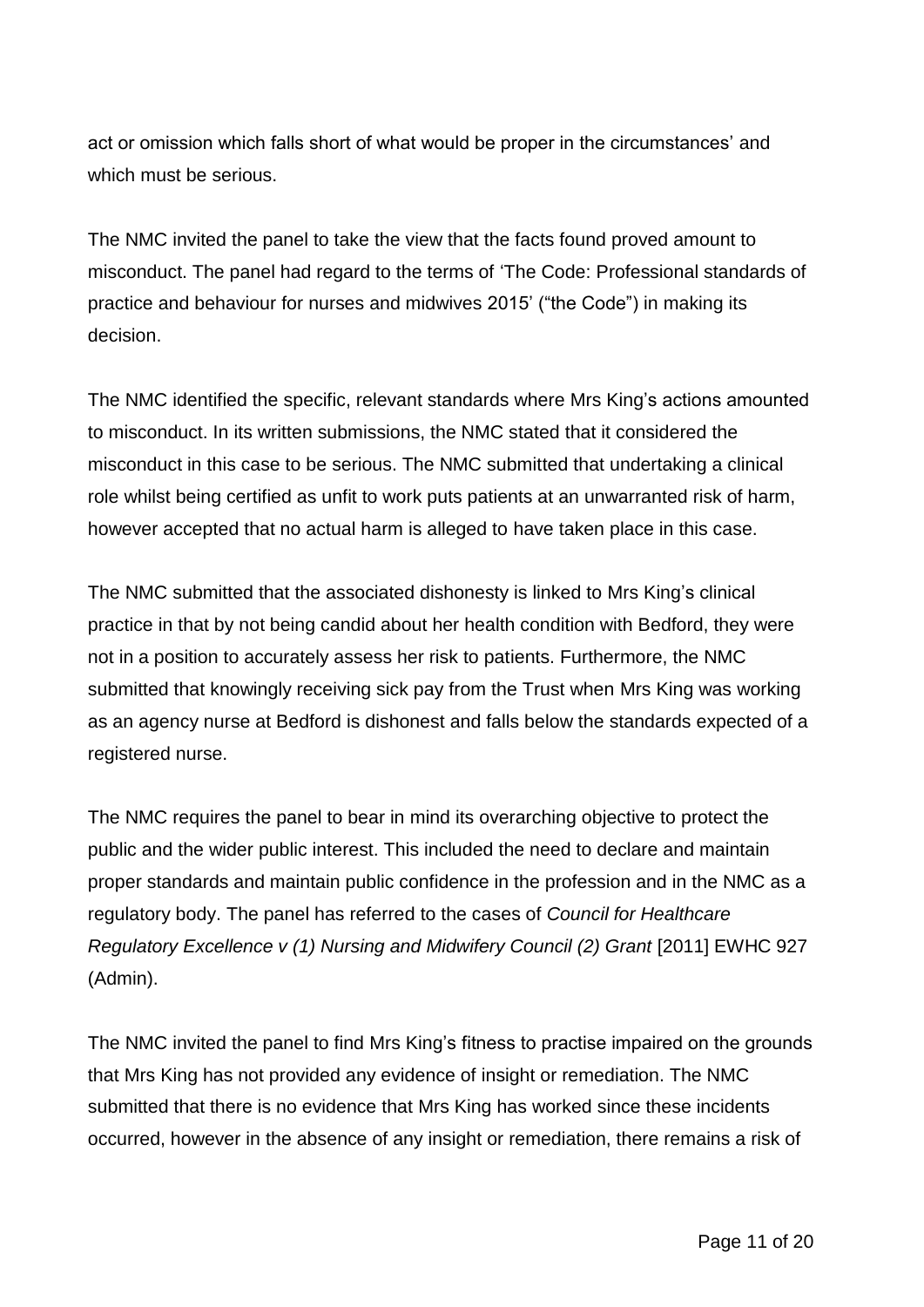repetition should Mrs King decide to return to nursing. Therefore a finding of impairment is necessary on the grounds of public protection.

The NMC submitted that there is a public interest in a finding of impairment being made in this case in order to declare and uphold proper standards of conduct and behaviour. The NMC submitted that Mrs King's conduct engages the public interest as the public would be concerned to know a nurse, who had been signed off as clinically unfit to work and was claiming the requisite sick pay, was then working a clinical shift elsewhere.

The panel also had regard to an email, dated 18 June 2019, from Mrs King, which stated that:

*"I have gone onto the NMC site to voluntarily removed my name from the Nursing Register. However, at the point I am unable to complete the form."*

The panel was of the view that this suggests Mrs King does not want to return to practice as a registered nurse.

The panel accepted the advice of the legal assessor which included reference to *Roylance v General Medical Council* (No 2) [2000] 1 A.C. 311, *Nandi v General Medical Council* [2004] EWHC 2317 (Admin), and *Grant.* 

## **Decision and reasons on misconduct**

When determining whether the facts found proved amount to misconduct, the panel had regard to the terms of the Code.

The panel was of the view that Mrs King's actions did fall significantly short of the standards expected of a registered nurse, and that Mrs King's actions amounted to a breach of the Code. Specifically:

*"8.6 share information to identify and reduce risk…*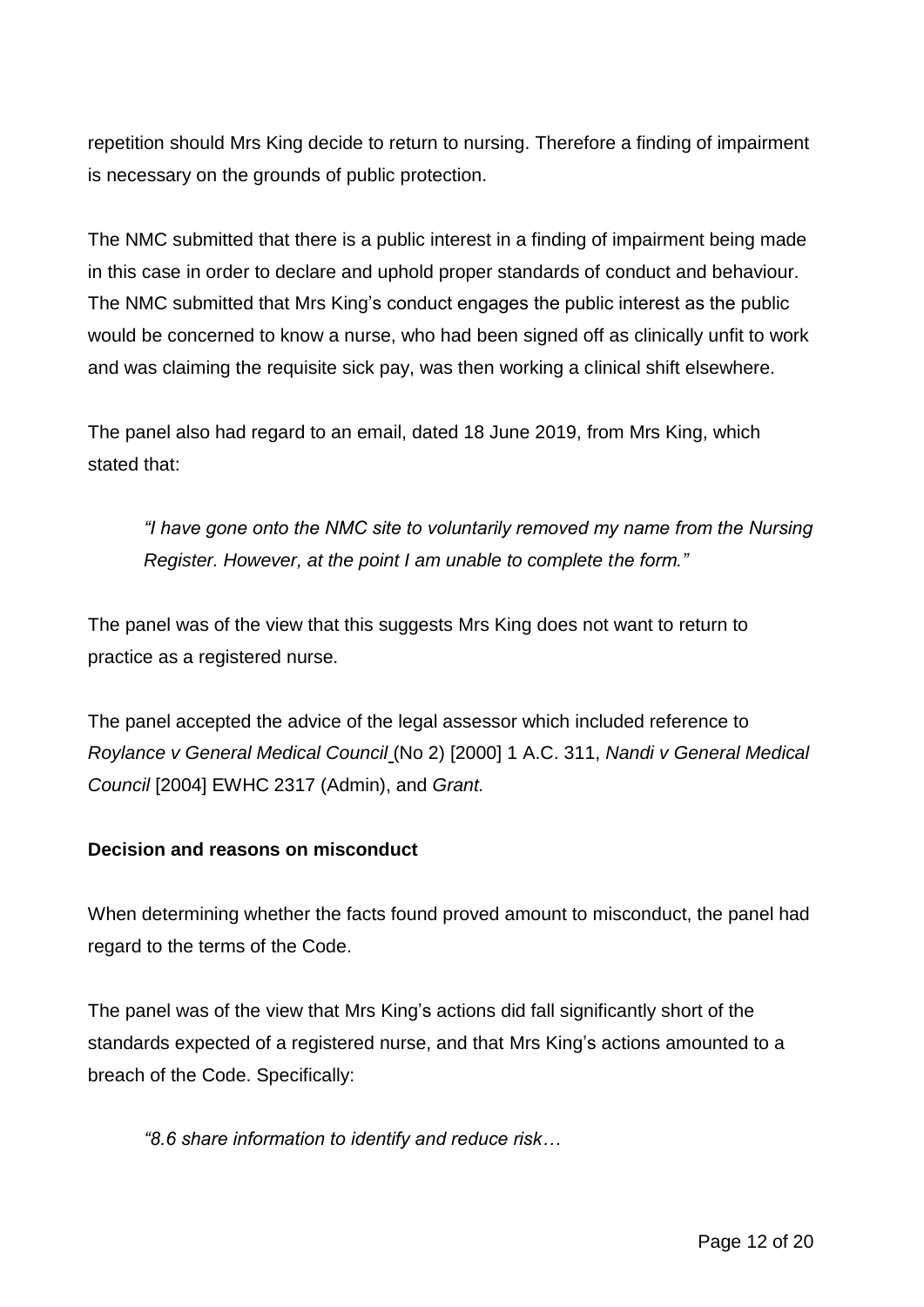*13.4 take account of your own personal safety as well as the safety of people in your care…*

*20.1 keep to and uphold the standards and values set out in the Code…*

*20.2 act with honesty and integrity at all times, ….*

*21.3 act with honesty and integrity in any financial dealings you have with everyone you have a professional relationship with…."*

The panel appreciated that breaches of the Code do not automatically result in a finding of misconduct. However, the panel was of the view that Mrs King's actions were serious. It was of the view that, in working as a registered nurse whilst being signed off as unwell, Mrs King put patients at a real risk of significant harm. The panel was of the view that Mrs King dishonestly put her financial interests ahead of her duty as a registered nurse on the 52 shifts she worked at Bedford as an agency nurse.

The panel therefore found that Mrs King's actions did fall seriously short of the conduct and standards expected of a nurse and amounted to misconduct.

## **Decision and reasons on impairment**

The panel next went on to decide if as a result of the misconduct, Mrs King's fitness to practise is currently impaired.

Nurses occupy a position of privilege and trust in society and are expected at all times to be professional. Patients and their families must be able to trust nurses with their lives and the lives of their loved ones. To justify that trust, nurses must be honest and open and act with integrity. They must make sure that their conduct at all times justifies both their patients' and the public's trust in the profession.

In this regard the panel considered the judgment of Ms Justice Cox in the case of *CHRE v NMC and Grant* in reaching its decision. In paragraph 74, she said: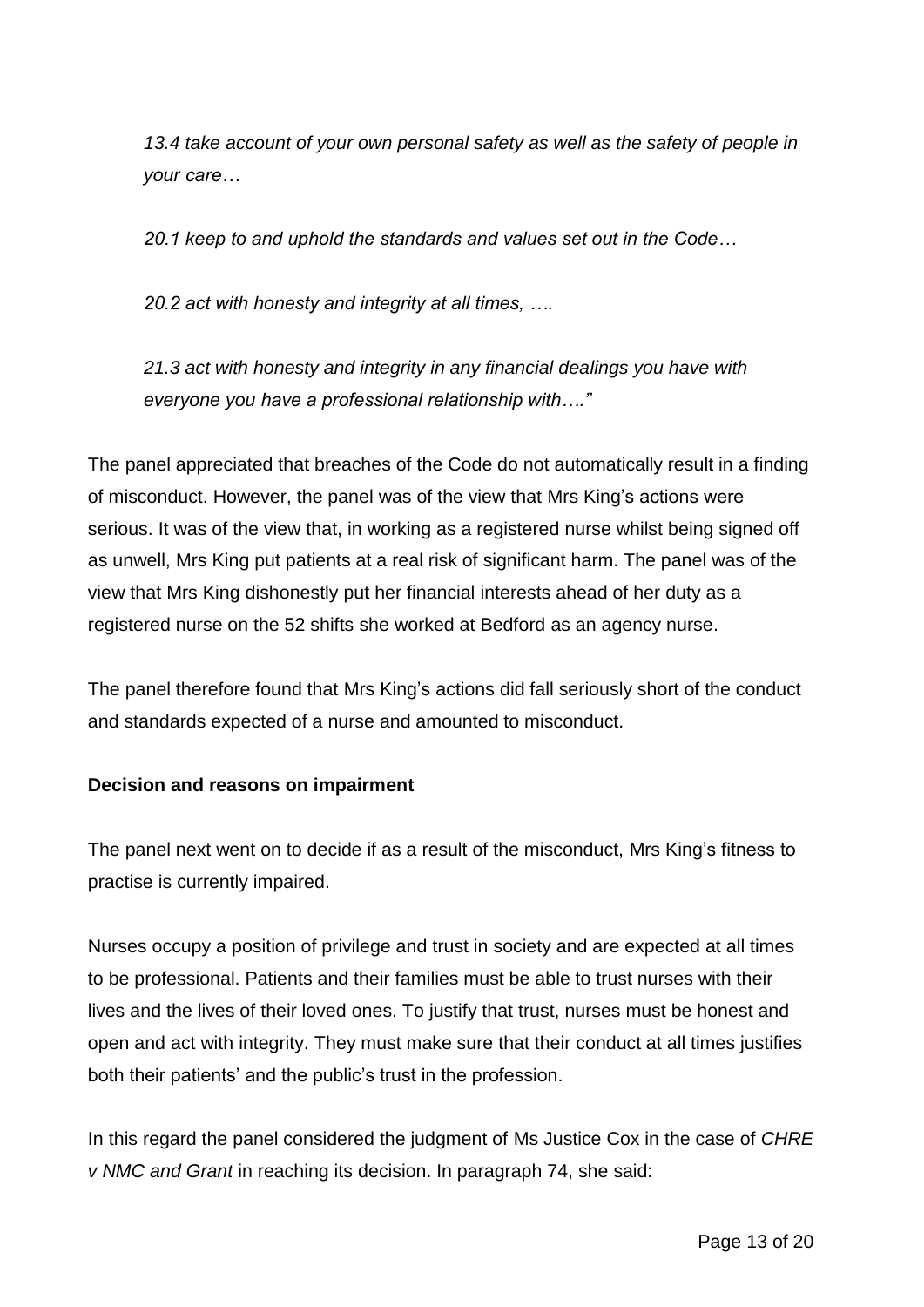*'In determining whether a practitioner's fitness to practise is impaired by reason of misconduct, the relevant panel should generally consider not only whether the practitioner continues to present a risk to members of the public in his or her current role, but also whether the need to uphold proper professional standards and public confidence in the profession would be undermined if a finding of impairment were not made in the particular circumstances.'*

In paragraph 76, Ms Justice Cox referred to Dame Janet Smith's "test" which reads as follows:

*'Do our findings of fact in respect of the doctor's misconduct, deficient professional performance, adverse health, conviction, caution or determination show that his/her fitness to practise is impaired in the sense that s/he:*

- *a) has in the past acted and/or is liable in the future to act so as to put a patient or patients at unwarranted risk of harm; and/or*
- *b) has in the past brought and/or is liable in the future to bring the medical profession into disrepute; and/or*
- *c) has in the past breached and/or is liable in the future to breach one of the fundamental tenets of the medical profession; and/or*
- *d) has in the past acted dishonestly and/or is liable to act dishonestly in the future.'*

The panel found that all limbs of *Grant* were engaged in this case.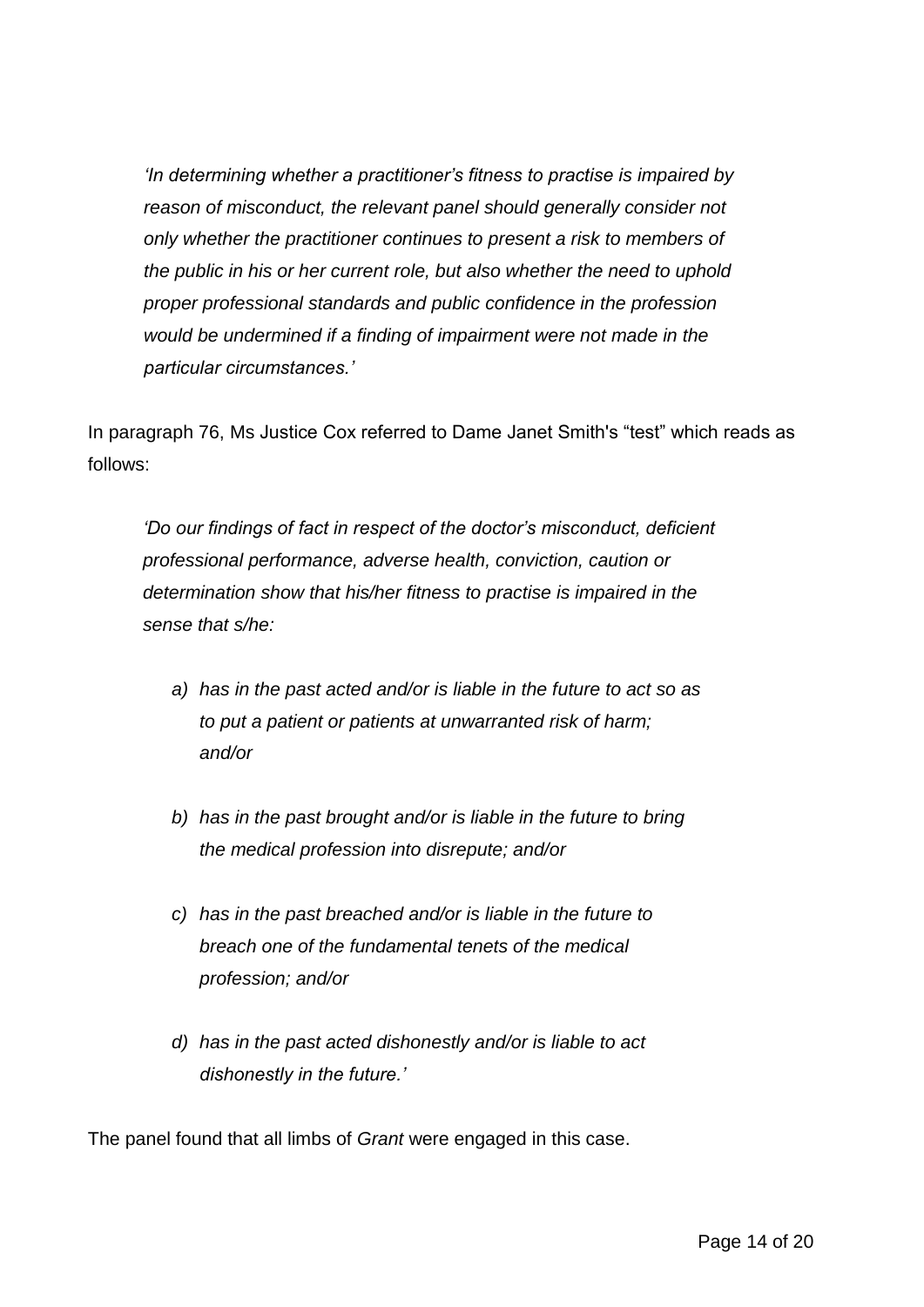The panel finds that patients were put at a real risk of harm as a result of Mrs King's misconduct. The panel noted that Mrs King's actions did not result in any actual harm, however it was of the view that patients could have been harmed by Mrs King's actions, [PRIVATE]. Mrs King's misconduct had breached the fundamental tenets of the nursing profession, because she had prioritised her own financial needs ahead of her patients and dishonestly made a financial gain from a public organisation. She had therefore brought the reputation of the profession into disrepute.

Regarding insight, the panel considered that Mrs King has not provided any evidence of insight. It noted that, in the internal investigation transcript carried out by the Trust, it was reported that Mrs King was visibly upset by her actions and showed some remorse at the time. Mrs King left the U.K. a few days later. There is no evidence of reflection, remorse or any insight into her misconduct. The panel was of the view that dishonesty is hard to remediate but without active engagement with the NMC it is not possible to assess any level of remediation. In these circumstances, the panel was of the view that there remains, in this case, a high risk of repetition.

The panel therefore decided that a finding of impairment is necessary on the grounds of public protection.

The panel bore in mind that the overarching objectives of the NMC; to protect, promote and maintain the health, safety, and well-being of the public and patients, and to uphold and protect the wider public interest. This includes promoting and maintaining public confidence in the nursing and midwifery professions and upholding the proper professional standards for members of those professions.

The panel determined that a finding of impairment on public interest grounds is required because a well-informed member of the public would be very concerned to know a nurse, who had been signed off as clinically unfit to work and was claiming the requisite sick pay, was then working a clinical shift elsewhere. The panel concluded that public confidence in the profession would be undermined if a finding of impairment were not made in this case and therefore also finds Mrs King's fitness to practise impaired on the grounds of public interest.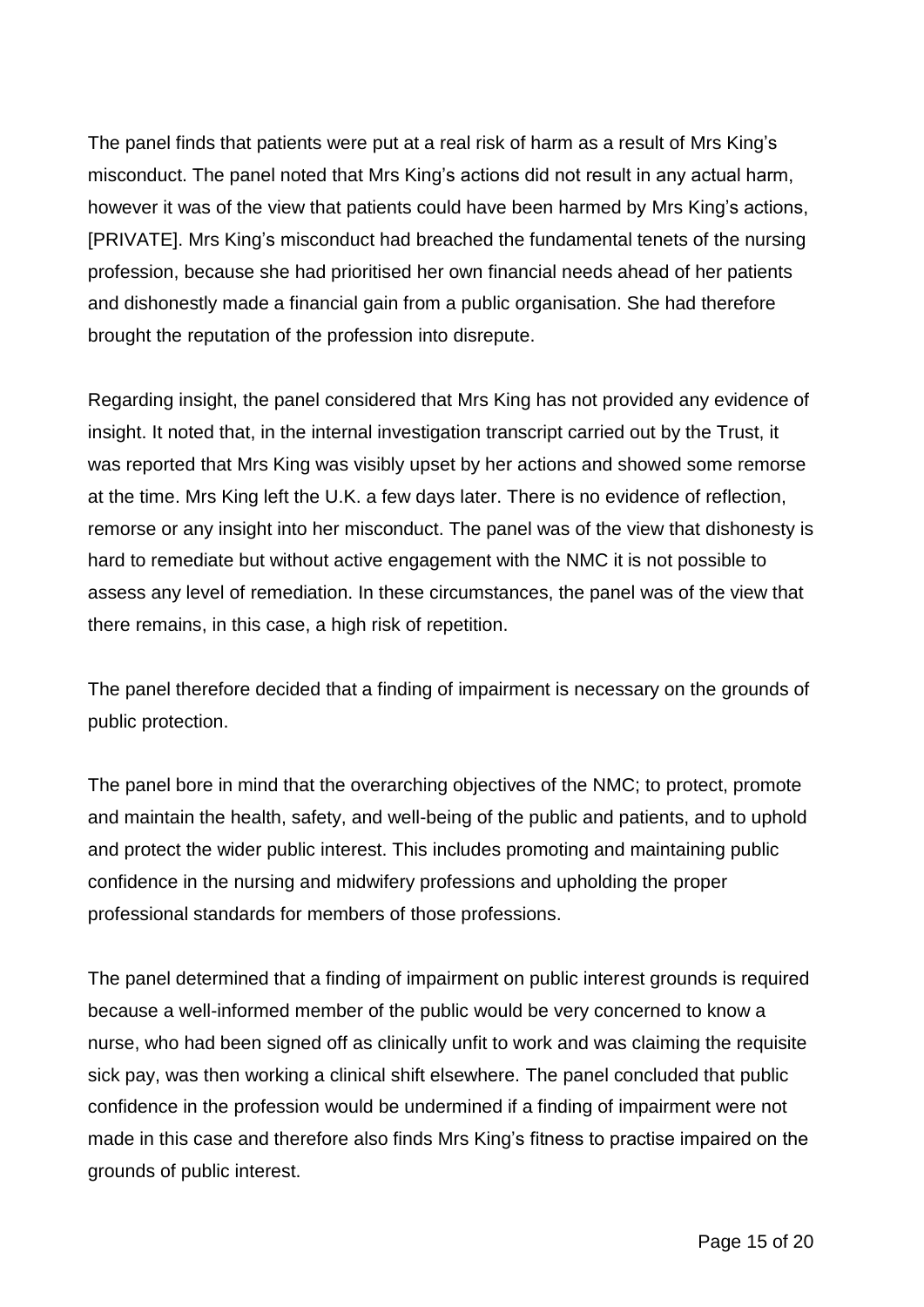Having regard to all of the above, the panel was satisfied that Mrs King's fitness to practise is currently impaired.

### **Sanction**

The panel has considered this case very carefully and has decided to make a strikingoff order. It directs the registrar to strike Mrs King off the register. The effect of this order is that the NMC register will show that Mrs King has been struck-off the register.

In reaching this decision, the panel has had regard to all the evidence that has been adduced in this case and had careful regard to the Sanctions Guidance (SG) published by the NMC. The panel accepted the advice of the legal assessor.

### **Representations on sanction**

The panel noted that in the Notice of Meeting, dated 15 March 2022, the NMC had advised Mrs King that it would seek the imposition of a striking off order if it found Mrs King's fitness to practise currently impaired.

## **Decision and reasons on sanction**

Having found Mrs King's fitness to practise currently impaired, the panel went on to consider what sanction, if any, it should impose in this case. The panel has borne in mind that any sanction imposed must be appropriate and proportionate. The panel has borne in mind that any sanction imposed must be appropriate and proportionate and, although not intended to be punitive in its effect, may have such consequences. The panel had careful regard to the SG. The decision on sanction is a matter for the panel independently exercising its own judgement.

The panel took into account the following aggravating features:

• Personal financial gain from a breach of trust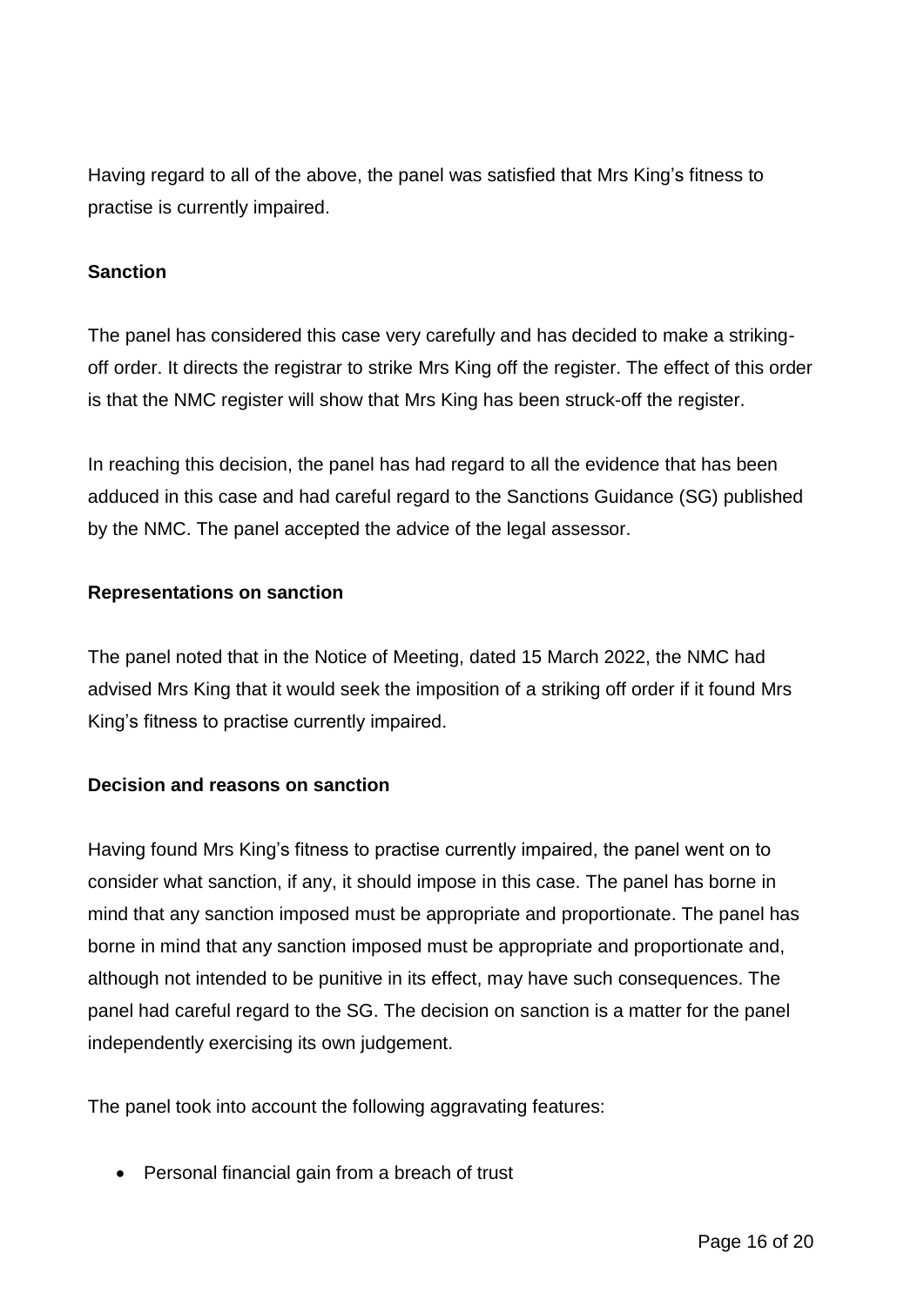- Lack of insight into failings
- A pattern of misconduct over a period of time
- Conduct which put patients at risk of suffering harm.

[PRIVATE] Therefore, the panel was of the view that there are no mitigating features in this case.

The panel first considered whether to take no action but concluded that this would be inappropriate in view of the seriousness of the case. The panel decided that it would be neither proportionate nor in the public interest to take no further action.

It then considered the imposition of a caution order but again determined that, due to the seriousness of the case, and the public protection issues identified, an order that does not restrict Mrs King's practice would not be appropriate in the circumstances. The SG states that a caution order may be appropriate where *'the case is at the lower end of the spectrum of impaired fitness to practise and the panel wishes to mark that the behaviour was unacceptable and must not happen again.'* The panel considered that Mrs King's misconduct was not at the lower end of the spectrum and that a caution order would be inappropriate in view of the seriousness of the case. The panel decided that it would be neither proportionate nor in the public interest to impose a caution order.

The panel next considered whether placing conditions of practice on Mrs King's registration would be a sufficient and appropriate response. The panel is of the view that there are no practical or workable conditions that could be formulated, given the nature of the charges in this case. Conditions of practice requires the nurse to actively engage with the NMC and accept the conditions placed on their practice. Mrs King has not demonstrated that she is willing to do this. There are no conditions of practice that can mitigate against sustained and purposeful dishonesty for personal financial gain. Furthermore, the panel concluded that the placing of conditions on Mrs King's registration would not adequately address the seriousness of this case and would not protect the public.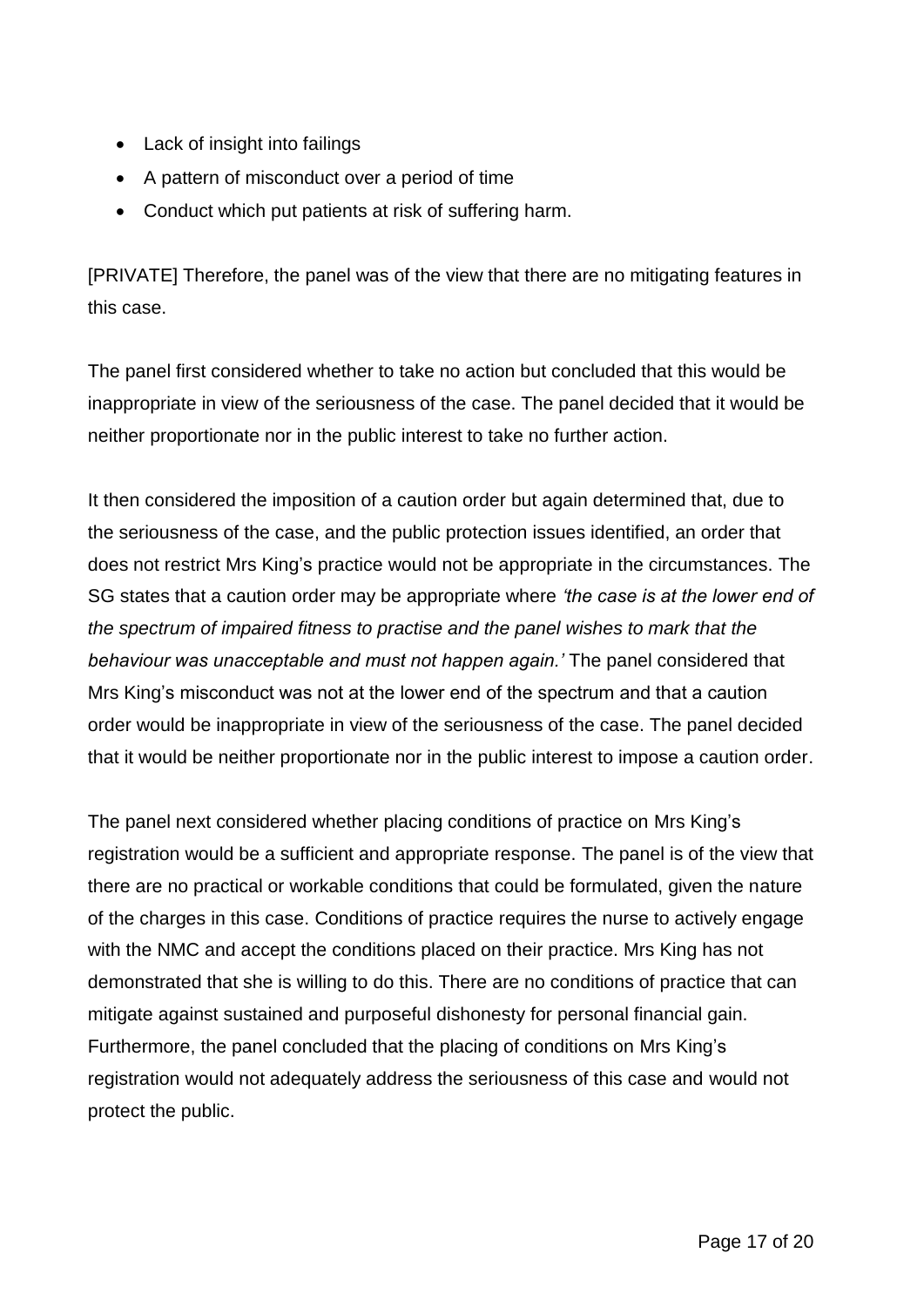The panel then went on to consider whether a suspension order would be an appropriate sanction. The SG states that suspension order may be appropriate where some of the following factors are apparent:

- *No evidence of repetition of behaviour since the incident;*
- *A single instance of misconduct but where a lesser sanction is not sufficient*
- *No evidence of harmful deep-seated personality or attitudinal problems*
- *The committee is satisfied that the nurse… has insight and does not pose a significant risk of repeating behaviour*

The panel accepted that there was no evidence of repetition but also noted that there was no evidence of Mrs King working since the charges. The panel felt that this was not a single instance because this was a repeated conduct sustained over a long period of time. The panel found that the sustained nature of the dishonesty that only ended once her actions had come to light suggested deep seated attitudinal issues. The panel found, as seen above, that there was no evidence of insight, and a real risk of repetition.

The conduct, as highlighted by the facts found proved, was a significant departure from the standards expected of a registered nurse. The panel noted that the serious breach of the fundamental tenets of the profession evidenced by Mrs King's actions is fundamentally incompatible with Mrs King remaining on the register.

In this particular case, the panel determined that a suspension order would not be a sufficient, appropriate or proportionate sanction.

Finally, in looking at a striking-off order, the panel took note of the following paragraphs of the SG:

- *Do the regulatory concerns about the nurse or midwife raise fundamental questions about their professionalism?*
- *Can public confidence in nurses and midwives be maintained if the nurse or midwife is not removed from the register?*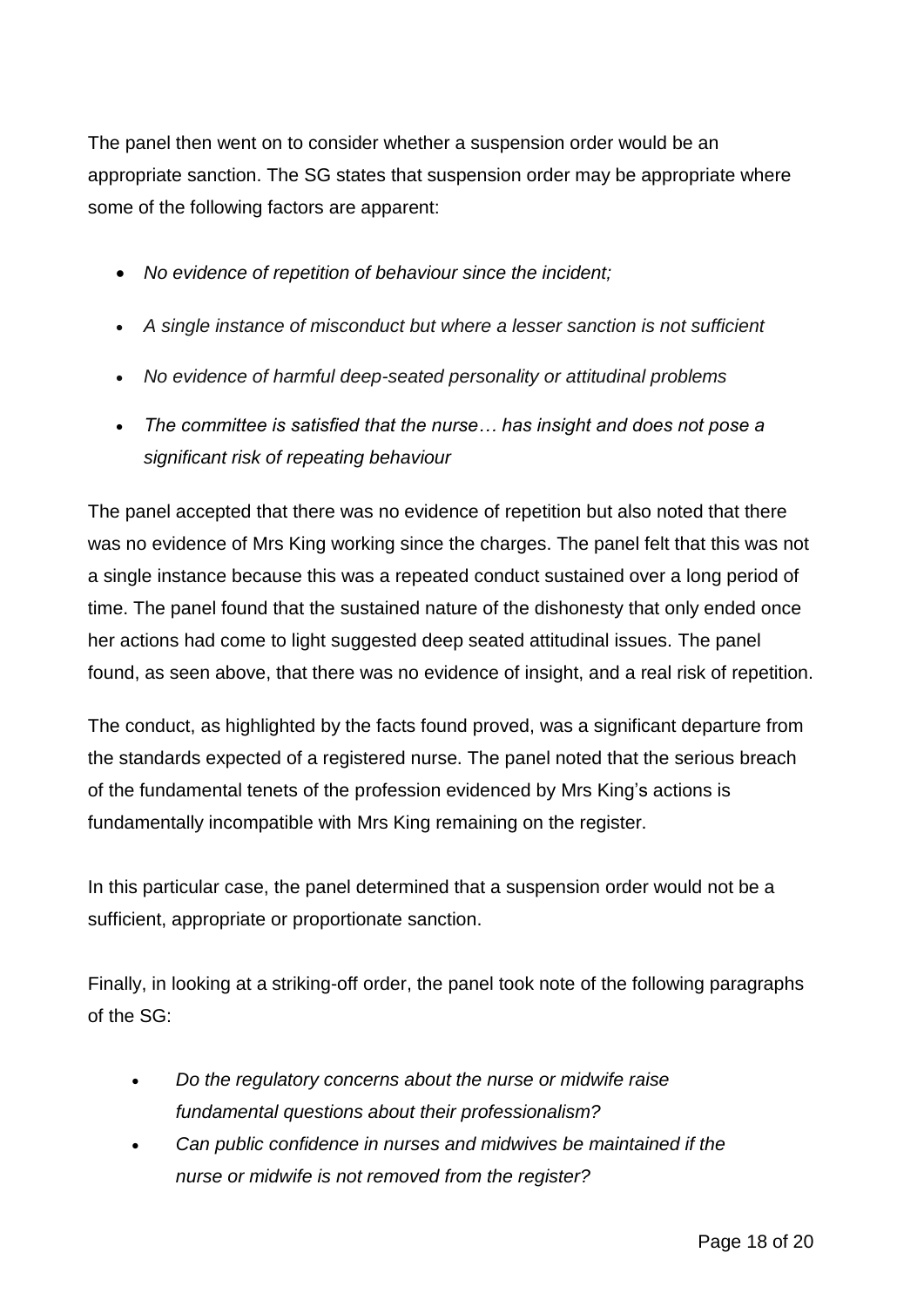# *Is striking-off the only sanction which will be sufficient to protect patients, members of the public, or maintain professional standards?*

Mrs King's actions were significant departures from the standards expected of a registered nurse, and are fundamentally incompatible with her remaining on the register. The panel was of the view that Mrs King's dishonesty was serious, premeditated, longstanding and systematic and it determined that, in the absence of any insight or remediation, to allow her to continue practising would undermine public confidence in the profession and in the NMC as a regulatory body, and would lead to a real risk to patients.

Balancing all of these factors and after taking into account all the evidence before it during this case, the panel determined that the appropriate and proportionate sanction is that of a striking-off order. Having regard to the matters it identified, in particular the effect of Mrs King's actions in bringing the profession into disrepute by adversely affecting the public's view of how a registered nurse should conduct herself, the panel has concluded that nothing short of this would be sufficient in this case.

The panel considered that this order is necessary to protect the public and to mark the importance of maintaining public confidence in the profession, and to send to the public and the profession a clear message about the standard of behaviour required of a registered nurse.

The panel took into account that this sanction will prevent Mrs King from practicing as a nurse but decided that the need to protect the public and uphold the public interest outweighed her interests in this regard.

This will be confirmed to Mrs King in writing.

#### **Interim order**

As the conditions of practise order cannot take effect until the end of the 28-day appeal period, the panel has considered whether to impose an interim order. It may only make